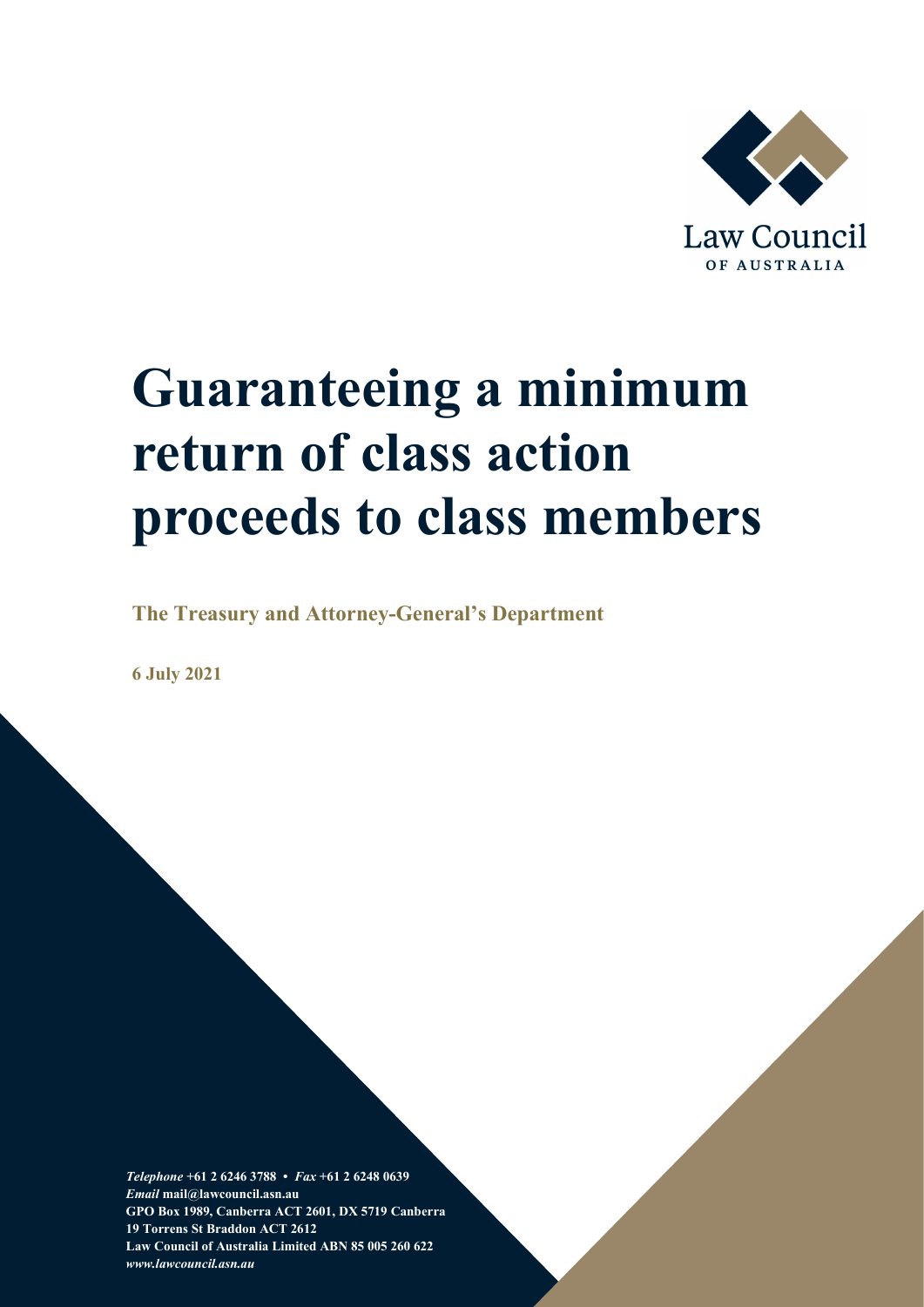# Table of Contents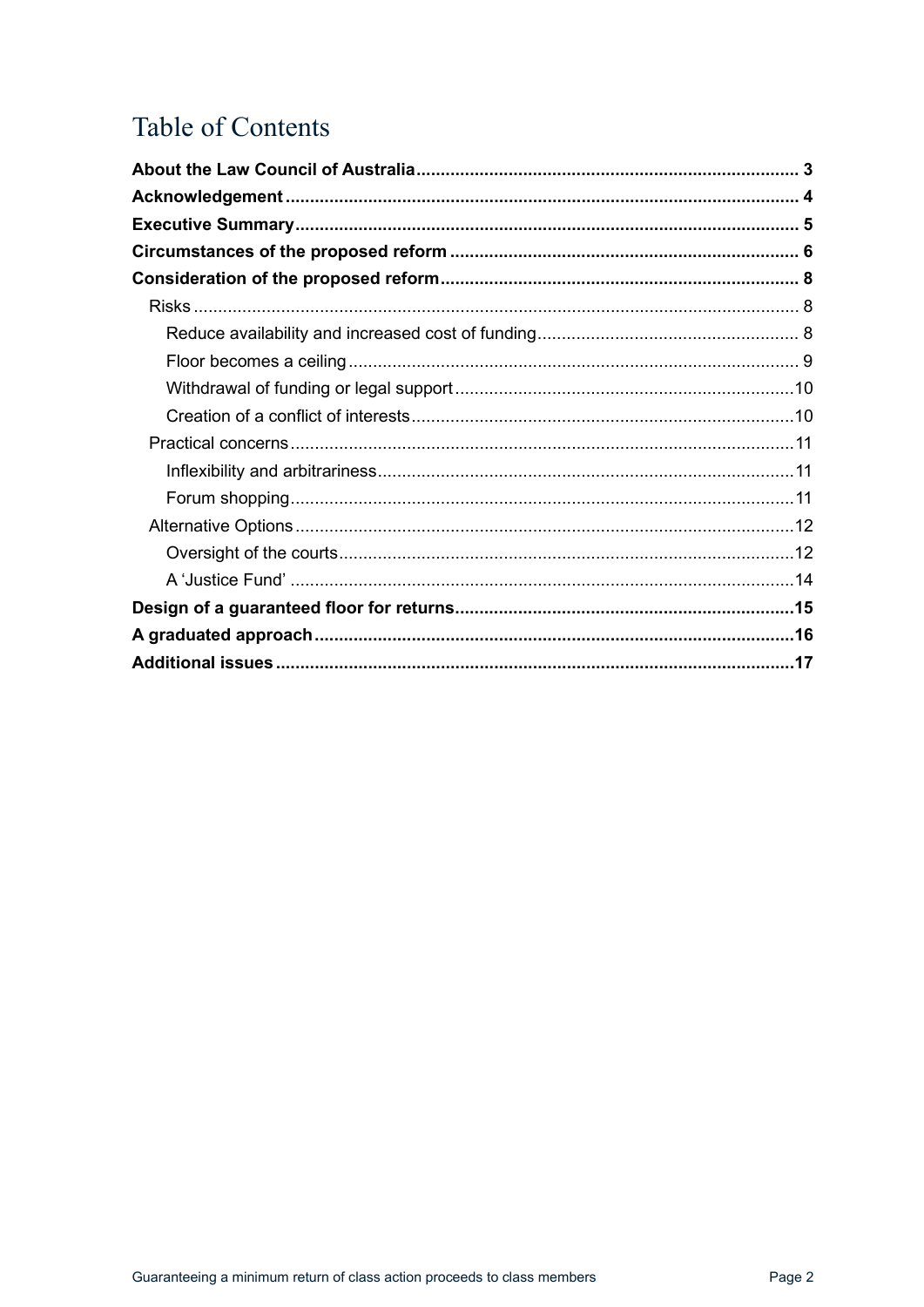# <span id="page-2-0"></span>About the Law Council of Australia

The Law Council of Australia exists to represent the legal profession at the national level, to speak on behalf of its Constituent Bodies on national issues, and to promote the administration of justice, access to justice and general improvement of the law.

The Law Council advises governments, courts and federal agencies on ways in which the law and the justice system can be improved for the benefit of the community. The Law Council also represents the Australian legal profession overseas, and maintains close relationships with legal professional bodies throughout the world.

The Law Council was established in 1933, and represents 16 Australian State and Territory law societies and bar associations and the Law Firms Australia, which are known collectively as the Council's Constituent Bodies. The Law Council's Constituent Bodies are:

- Australian Capital Territory Bar Association
- Australian Capital Territory Law Society
- Bar Association of Queensland Inc
- Law Institute of Victoria
- Law Society of New South Wales
- Law Society of South Australia
- Law Society of Tasmania
- Law Society Northern Territory
- Law Society of Western Australia
- New South Wales Bar Association
- Northern Territory Bar Association
- Queensland Law Society
- South Australian Bar Association
- Tasmanian Bar
- Law Firms Australia
- The Victorian Bar Inc
- Western Australian Bar Association

Through this representation, the Law Council effectively acts on behalf of more than 60,000 lawyers across Australia.

The Law Council is governed by a board of 23 Directors – one from each of the constituent bodies and six elected Executive members. The Directors meet quarterly to set objectives, policy and priorities for the Law Council. Between the meetings of Directors, policies and governance responsibility for the Law Council is exercised by the elected Executive members, led by the President who normally serves a 12 month term. The Council's six Executive members are nominated and elected by the board of Directors.

Members of the 2021 Executive as at 1 January 2021 are:

- Dr Jacoba Brasch QC, President
- Mr Tass Liveris, President-Elect
- Mr Ross Drinnan, Treasurer
- Mr Luke Murphy, Executive Member
- Mr Greg McIntyre SC, Executive Member
- Ms Caroline Counsel, Executive Member

The Chief Executive Officer of the Law Council is Mr Michael Tidball. The Secretariat serves the Law Council nationally and is based in Canberra.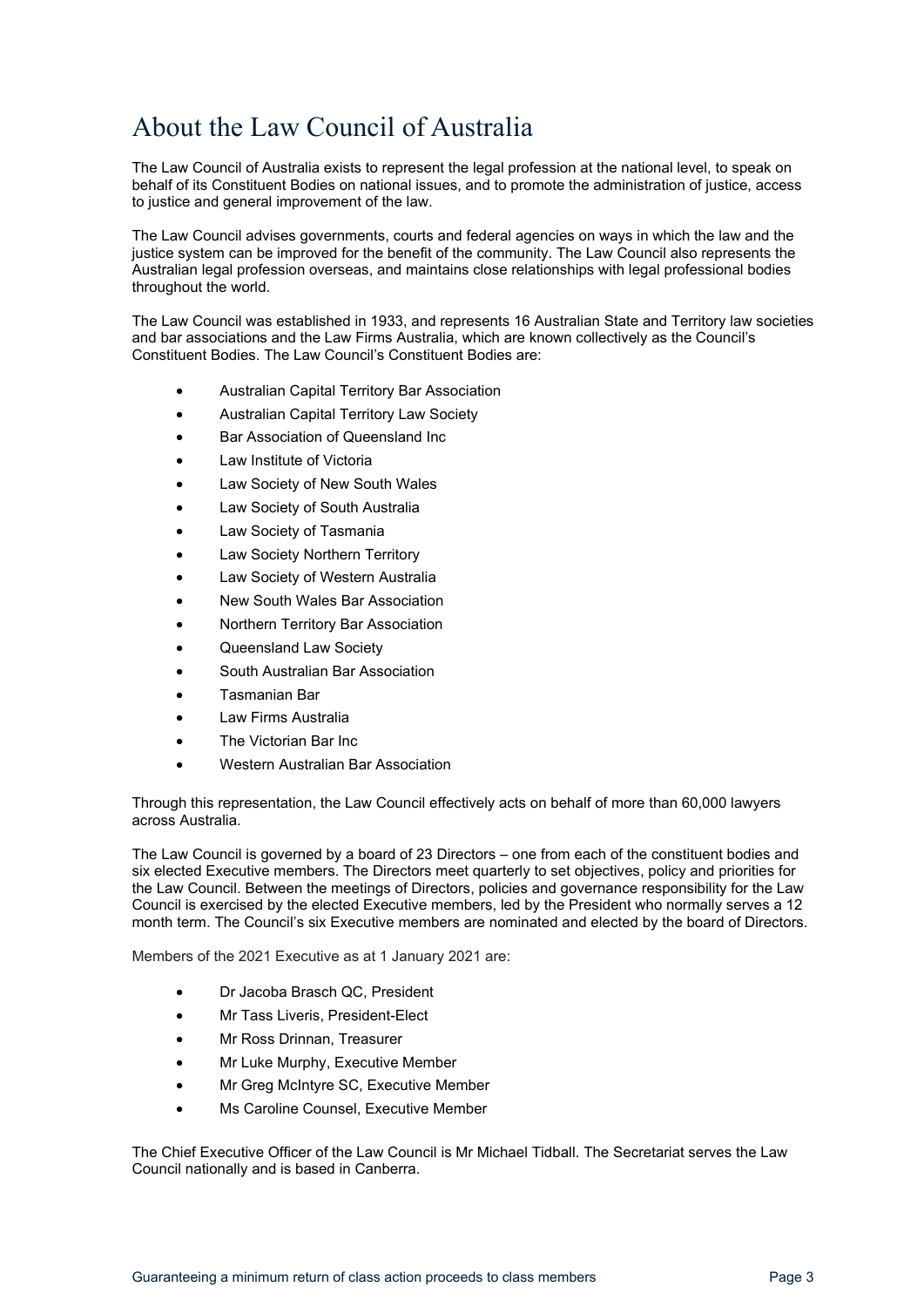# <span id="page-3-0"></span>Acknowledgement

The Law Council is grateful to the following Constituent Bodies and Committees for their assistance with the preparation of this submission:

- Law Society of South Australia;
- Law Institute of Victoria;
- Queensland Law Society;
- Access to Justice Committee; and
- Class Actions Committee of the Federal Litigation and Dispute Resolution Section.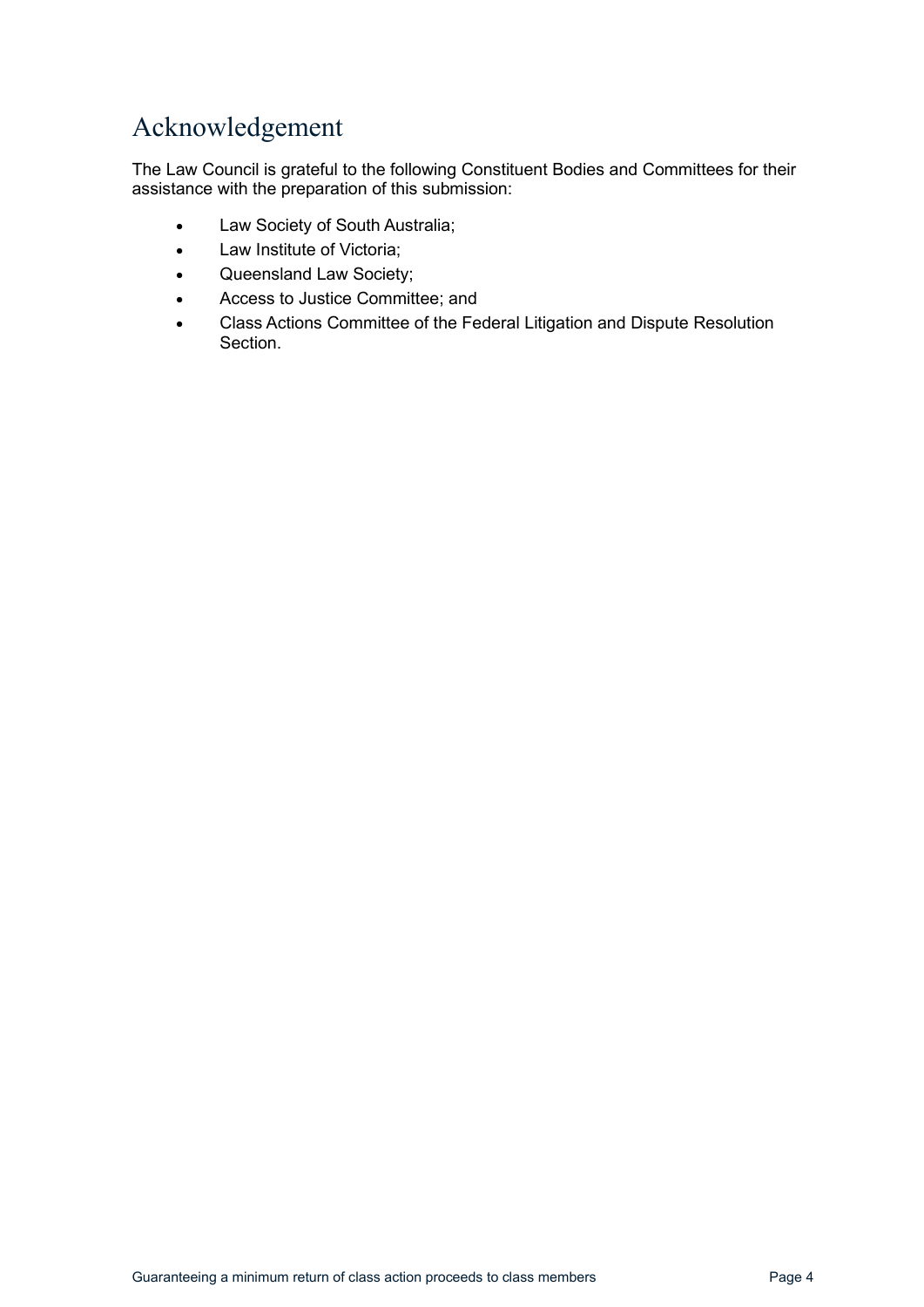# <span id="page-4-0"></span>Executive Summary

- 1. The Law Council welcomes the opportunity to provide this submission to the Treasury and the Attorney-General's Department in response to the Consultation Paper entitled 'Guaranteeing a minimum return of class action proceeds to class members' (**Consultation Paper**).
- 2. The Law Council notes that the Consultation Paper has been drafted following a recommendation of the Parliamentary Joint Committee on Corporations and Financial Services (**PJC**) in its report 'Litigation funding and the regulation of the class action industry' (**Report**). The PJC recommended that the Australian Government consult further in relation to a late-raised proposal that there be a statutory minimum return of the gross proceeds of a class action to class members (**the proposed reform**) to clarify issues. [1](#page-4-1)
- 3. Given the circumstances in which the proposed reform was developed, the Law Council considers that the Australian Government should conduct a thorough investigation into the fundamental issues underlying the proposed reform before considering its implementation. Consideration is required as to the risks and practical difficulties of implementing the proposed reform, particularly in comparison to alternative options.
- 4. The Law Council strongly supports the objectives of enhancing protections for class action members and improving access to justice. However, the Law Council opposes the introduction of a guaranteed statutory minimum return to members of a class, in summary, because it is an inferior means of securing the first objective and would positively undermine the second.
- 5. The Law Council remains of the view that the approval of all aspects of class action settlements and the distribution of settlement funds under section 33V of the *Federal Court of Australia Act 1976* (Cth) should be for the Court to determine in the best interests of all group members. The Court's discretion should not be limited by a statutory cap. The Law Council therefore recommends that recommendation 11 of the PJC that additional oversight powers be provided to the Federal Court of Australia (**Federal Court**) be implemented by the Australian Government as a matter of priority and in preference to the proposed reform.

<span id="page-4-1"></span><sup>1</sup> Parliamentary Joint Committee on Corporations and Financial Services, *Litigation funding and the regulation of the class action industry* (December 2020) xxviii, 204-6, (recommendation 20).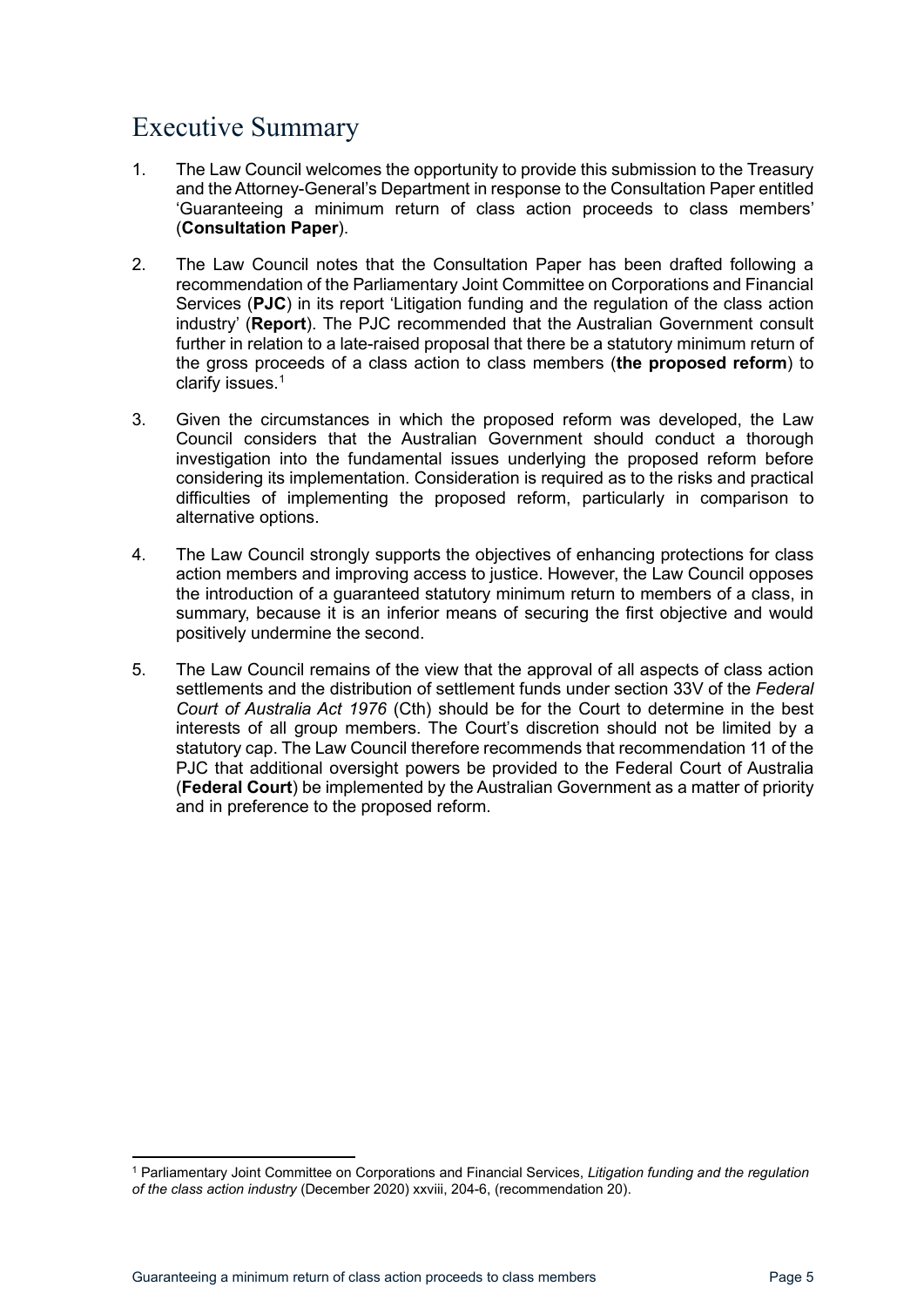# <span id="page-5-0"></span>Circumstances of the proposed reform

<span id="page-5-5"></span>6. The Law Council notes that the Consultation Paper has been released in response to recommendation 20 of the PJC:

*The committee recommends the Australian Government consult on:*

- *the best way to guarantee a statutory minimum return of the gross proceeds of a class action (including settlements);*
- *whether a minimum gross return of 70 per cent to class members, as endorsed by some class action law firms and litigation funders, is the most appropriate floor; and*
- *whether a graduated approach taking into consideration the risk, complexity, length and likely proceeds of the case is appropriate to ensure even higher returns are guaranteed for class members in more straightforward cases.[2](#page-5-1)*
- 7. Recommendation 20 arises from Chapter 13 of the Report, which addressed alternatives to percentage-based fees for litigation funders. The PJC considered a range of alternatives raised during the inquiry but was reluctant to endorse any of the alternatives. The Report then noted that:

*An alternative suggestion that has arisen late in the inquiry is for a guarantee that class action members receive a statutory minimum percentage of the gross litigation funding proceeds. The committee notes that this proposal focusses on protecting the class action members and maintaining access to justice. The committee recommends that the Australian Government should consult further on this proposal, to clarify issues…*[3](#page-5-2)

- 8. The Law Council understands that this proposed reform did not arise in the ordinary process of the PJC's Inquiry, that is, through submissions or Committee hearings. The only citation given for this 'alternative suggestion' in the Report is to an article by Ronald Mizen on 11 November 2020 in the Australian Financial Review. [4](#page-5-3) This article refers to a proposal by Senator Pauline Hanson that litigation funders would be exempted from the Managed Investment Scheme regime (litigation funders are now subject to this regime) if they committed to ensure that at least 70 per cent of any damages award or settlement goes to class members.<sup>[5](#page-5-4)</sup> It appears that any support for a guaranteed minimum return was specific to this position, rather than a suggestion that *all* class action recoveries should be subject to a 70 per cent guaranteed minimum return to group members.
- 9. At paragraphs 9.117, 10.60 and 12.66 of the Report, the PJC notes 'the proposal by some class action law firms and litigation funders to guarantee a minimum return of

<span id="page-5-1"></span><sup>2</sup> Ibid.

<span id="page-5-2"></span><sup>3</sup> Ibid 205.

<span id="page-5-3"></span><sup>4</sup> Ibid citing Ronald Mizen, 'Litigation funding rules on the brink as dissent grows', *Australian Financial Review* (online, 11 November 2020) <https://www.afr.com/politics/federal/litigation-funding-rules-on-the-brink-asdissent-grows-20201111-p56dka>.<br><sup>5</sup> Ronald Mizen, 'Litigation funding rules on the brink as dissent grows', *Australian Financial Review* (online, 11

<span id="page-5-4"></span>November 2020) <https://www.afr.com/politics/federal/litigation-funding-rules-on-the-brink-as-dissent-grows-20201111-p56dka>.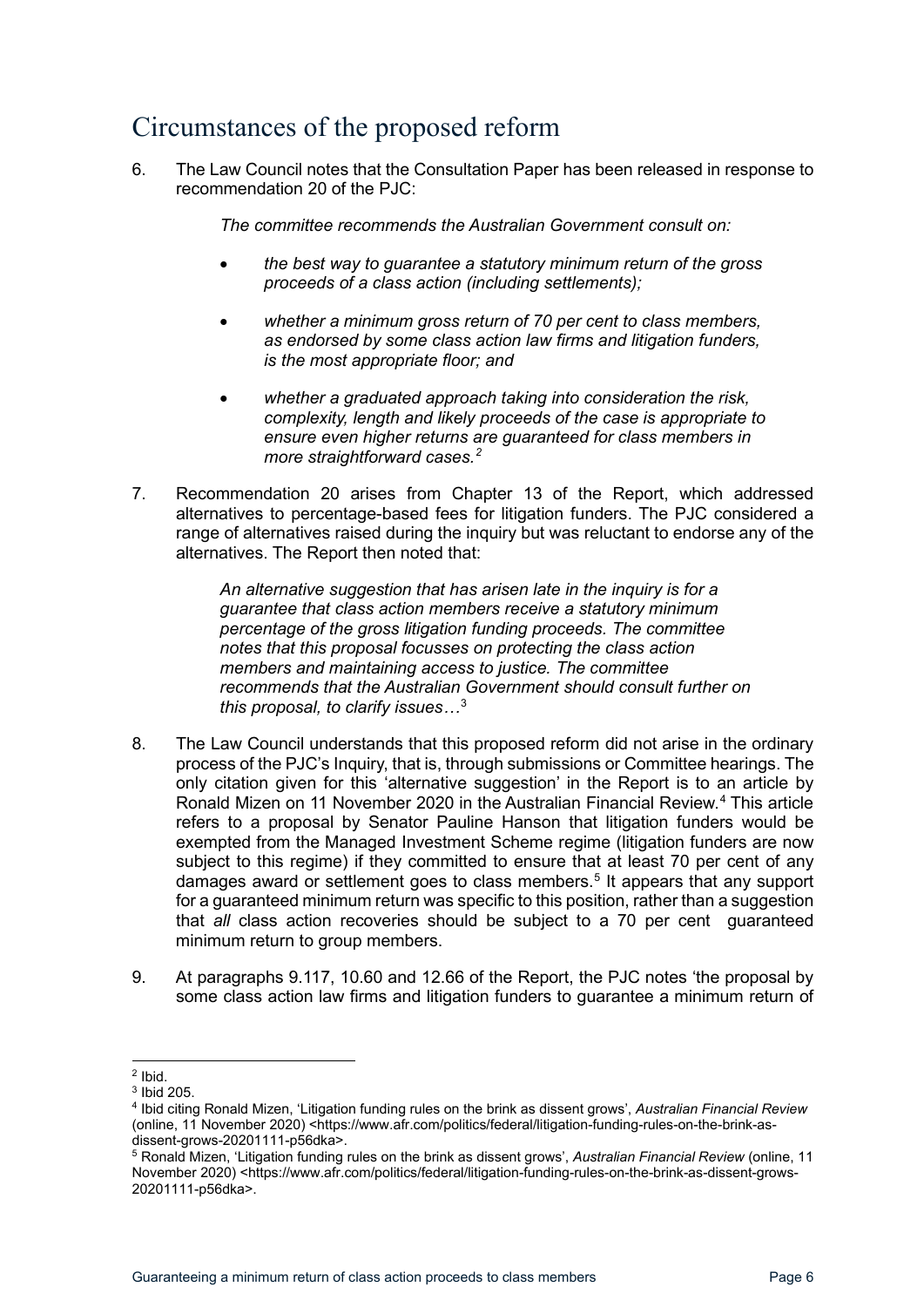at least 70 per cent of the gross proceeds to class action members'.<sup>[6](#page-6-0)</sup> However, no citation for this proposition is given in the Report. Recommendation 20 also refers to the endorsement of 'some class action law firms and litigation funders', again without citation.

10. At paragraph 1.54 of the PJC's Minority Report, it was noted:

*To our knowledge, no law firm or funder has proposed a 70 percent 'floor'. Rather, in the spirit of compromise, at least one law firm has proposed amendments to the Corporation Amendment (Litigation Funding) Regulations 2020 so that a litigation funder that guarantees a 70 per cent minimum return to plaintiffs would not have to comply with the managed investment scheme rules. If implemented, that proposal would arguably create an incentive for litigation funders to guarantee a 70 per cent minimum return to plaintiffs – but it would not mandate it (contrary to the suggestion by Liberal members).[7](#page-6-1)*

- 11. As noted in the PJC Report, $<sup>8</sup>$  $<sup>8</sup>$  $<sup>8</sup>$  this proposal arose late in the Inquiry. As a result, the</sup> proposal appears not to have received the same scrutiny by the PJC (and stakeholders) as other proposals. Furthermore, this proposed reform has not been recommended in any of the many recent reports into litigation funding and class actions in Australia. [9](#page-6-3)
- 12. The Law Council notes that the consultation questions are focussed on the design of a guaranteed statutory minimum return. However, serious consideration should be given to whether a guaranteed statutory minimum return ought to be implemented. The Law Council is of the view that a thorough investigation of the proposed reform is required before proceeding. Appropriate consideration is needed as to whether:
	- (a) the risks outweigh the potential benefits;
	- (b) it is practical and likely to achieve its intended outcomes; and
	- (c) it is the preferable course of action to achieve its intended outcomes when compared with the alternatives.
- <span id="page-6-4"></span>13. In addition to addressing the consultation questions, the Law Council addresses these fundamental issues below.

## **Recommendation:**

• **The Australian Government conduct a thorough investigation into the fundamental issues underlying the proposed reform to guarantee a minimum return of class action proceeds to class members.**

<span id="page-6-0"></span><sup>6</sup> Parliamentary Joint Committee on Corporations and Financial Services, *Litigation funding and the regulation of the class action industry* (December 2020) 124 [9.117], 143 [10.60], 185 [12.66].<br><sup>7</sup> Ibid 368 (Minority Report by Labor Members).

<span id="page-6-1"></span>

<sup>8</sup> Ibid 205.

<span id="page-6-3"></span><span id="page-6-2"></span><sup>9</sup> See, eg, Productivity Commission, *Access to Justice Arrangements* (Report No 72, 5 September 2014); Victorian Law Reform Commission, *Access to Justice – Litigation Funding and Group Proceedings* (Report, March 2018); Australian Law Reform Commission, *Integrity, Fairness and Efficiency – An Inquiry into Class Action Proceedings and Third-Party Litigation Funders* (Report No 134, December 2018).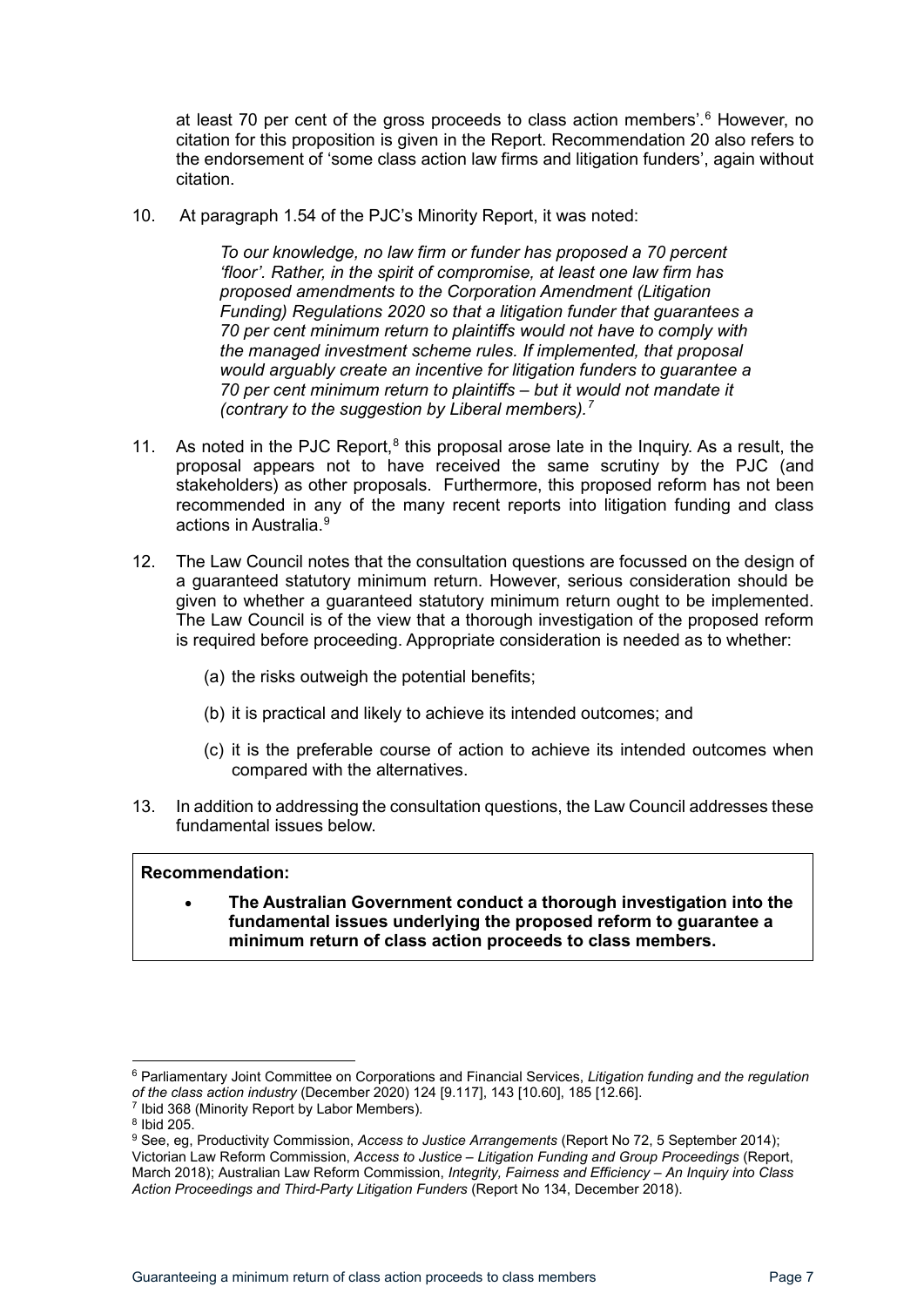# <span id="page-7-0"></span>Consideration of the proposed reform

- 14. The Law Council strongly supports the objectives underlying the PJC's recommendation. Namely, 'protecting the class action members and maintaining access to justice'. However, on consideration of the issues discussed at paragraphs [16](#page-7-3) to [47](#page-13-1) below, the Law Council does not support the introduction of a statutory cap on the transaction costs of a class action or its converse, a statutory guaranteed minimum return to members of a class. Such price control mechanisms are blunt and inflexible instruments incapable of adapting to the complexity of the class actions regime and are therefore unlikely to achieve the stated objectives in practice and may give rise to unintended consequences to the detriment of achieving the stated objectives.
- 15. The Law Council considers that the introduction of any minimum return will suffer from arbitrariness. Focus should instead be placed on why a low return to members has occurred in particular cases. For example, is the low return due to excessive legal costs or an unreasonable funder's commission or is the low return a result of unforeseen litigation events (excessive discovery, unfavourable evidence etc). Reform initiatives should then seek to identify these root causes.

## <span id="page-7-1"></span>**Risks**

## <span id="page-7-2"></span>**Reduce availability and increased cost of funding**

- <span id="page-7-3"></span>16. It is a well-accepted principle that the introduction of price controls will, in most circumstances, reduce the supply/availability of the good or service subject to those controls. The proposed guaranteed percentage return to class members is essentially a ceiling on the recoveries for those who conduct and fund cases. A ceiling on recoveries is price control and, as such, there is a significant risk that by introducing a guaranteed percentage return to class members the incentive to supply litigation funding and legal services will be depressed.
- 17. There is a significant risk that the proposed reform would have a tangible deleterious effect on access to justice by reducing the availability of litigation funding and legal services for meritorious cases. There is particular risk that implementing the proposed reform will disproportionately impact on the availability of litigation funding and legal services for lower value or higher risk actions. These are often based on common law causes of action arising from personal injury or property damage consequent upon environmental disaster, corporate misconduct and institutional abuse. They affect some of the most vulnerable members of the community.<sup>[10](#page-7-4)</sup>
- 18. The inflexibility of the proposed reform creates an additional layer of uncertainty over the viability of commencing and running such cases to completion. Such an approach precludes adaptation if changing circumstances demand it. This inflexibility significantly increases the risk assessment made by a funder and/or law firm when considering taking on a case as there is potential that circumstances will require a level of service provision (i.e. in the course of adducing complex and broad-ranging lay and expert evidence for instance) that cannot be supported while adhering to the guaranteed minimum return. This is likely to have a chilling effect on the number of meritorious class actions, at the margin. As Beach J said in *Kuterba v Sirtex Medical Limited (No 3)* (*Kuterba*) (addressing a suggested 50% return for members):

<span id="page-7-4"></span><sup>10</sup> See, eg, *Sanda v PTTEP Australasia (Ashmore Cartier) Pty Ltd (No 7)* [2021] FCA 237 (an expensive and high-risk environmental class action); *McAlister v New South Wales (No 2)* [2017] FCA 93 and *McAlister v New South Wales* (No 3) [2018] FCA 636 (a relatively low value institutional abuse class action).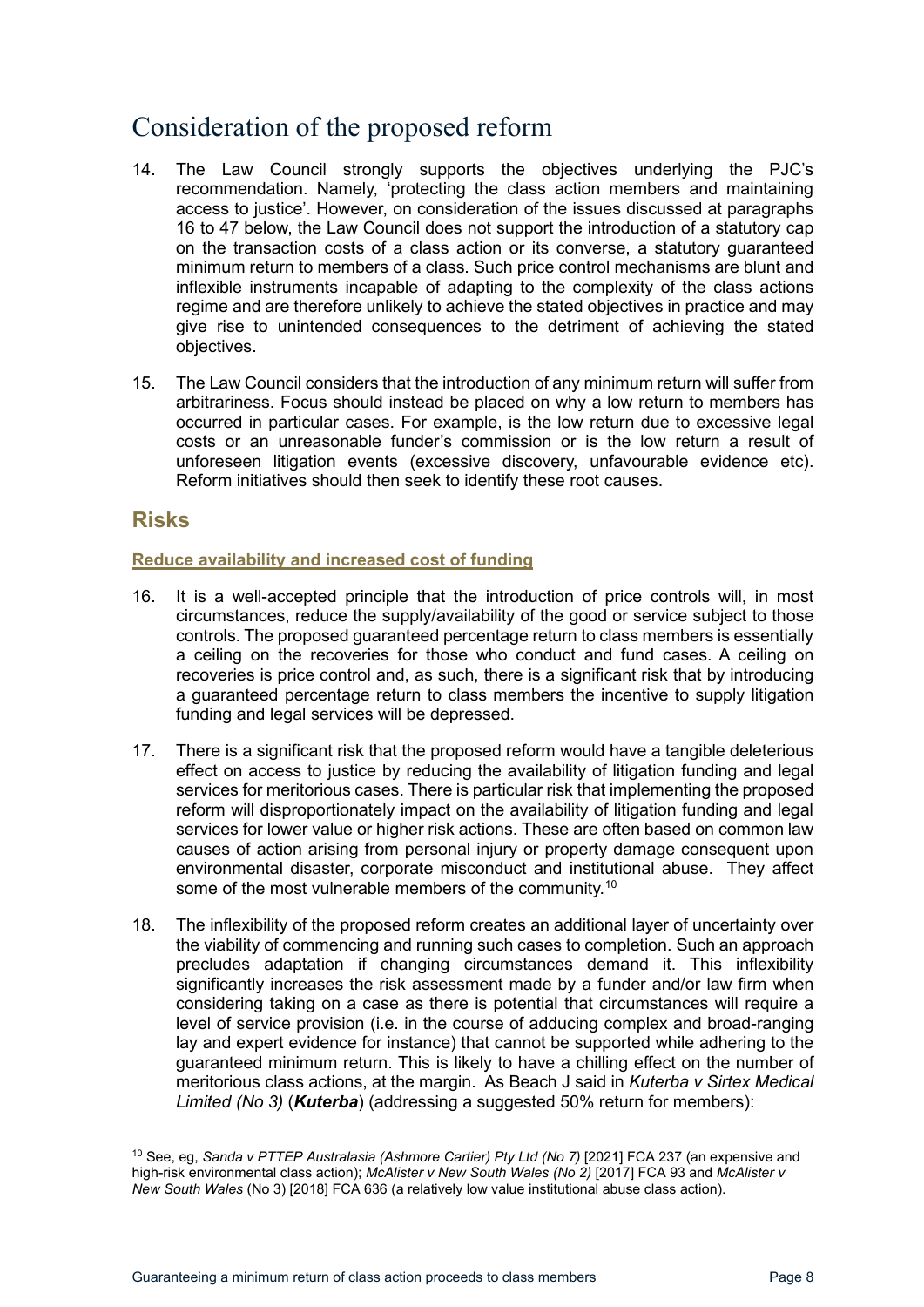*to so artificially allocate is economically distortive and unnecessarily disincentivises the reasonable investment of time and expense in investigating, funding and prosecuting class actions.[11](#page-8-1)*

<span id="page-8-4"></span>19. Beach J provided this example:

*Assume that a litigation funder and external lawyers take on a very complex and high risk case (with a commensurably higher commission rate than normal) on behalf of say a large group of persons who have contracted cancer. Say that proving causation by the alleged carcinogen is extremely difficult. Assume that the action has been launched on the basis only of problematic epidemiology showing a heightened risk and some biology that shows only a possible biological pathway. Then assume that after extensive discovery and expensive expert reports it becomes clear that there is no viable biological pathway demonstrated, such that it is apparent that the group members have no cause of action for damages. Let it also be assumed that nevertheless the respondent is prepared to pay a modest amount to settle the matter, and let it also be assumed that legal expenses and the funding commission would soak up 90% of that modest settlement sum. Is it seriously suggested that the group members should receive at least 50% of the settlement sum for what, after forensic investigation that group members did not have to pay for and where the risk for this on their behalf was taken on and funded by others, are shown to be likely valueless claims? One can multiply such examples.*

*No power contained in or philosophy underpinning Part IVA provides a proper basis for giving group members something for what turned out to be nothing or to give them something beyond what the true value of their claims are worth, reflecting the product of the face value times the probability of success times the probability of recovery.[12](#page-8-2)*

- 20. It might be objected that commercial funders can absorb such outcomes because they fund a portfolio not merely an individual case. But that highlights the second risk: that funding costs will rise. To protect against the risk of losses attributable to arbitrary maximum returns, funders will logically seek to spread the cost and the risk across their portfolio. In other words, taking the sort of situation described by Beach J, funding costs may be higher in all class actions in order to pay a disproportionate, perhaps excessive, return to group members in some.
- 21. The reduced availability of funding was noted by the PJC in considering a similar proposal to cap the return to litigation funders (no reference to similarly capping other transaction costs was made). The PJC noted a concern that as a result of such a cap, 'small-dollar value class actions would be uneconomic for litigation funders'.[13](#page-8-3)

## <span id="page-8-0"></span>**Floor becomes a ceiling**

22. One possible consequence of the proposed reform may be that the 70 per cent return to class members becomes the standard or maximum return and that few cases result in a return greater than this amount (i.e. the floor becomes the ceiling as well).

<span id="page-8-1"></span><sup>11</sup> [2019] FCA 1374, [19] (Beach J) ('*Kuterba*'). See also *Evans v Davantage Group Pty Ltd (No 3)* [2021] FCA 70, [62]-[73] (Beach J).

<span id="page-8-2"></span><sup>12</sup> *Kuterba* [2019] FCA 1374, [18]-[19].

<span id="page-8-3"></span><sup>13</sup> Parliamentary Joint Committee on Corporations and Financial Services, *Litigation funding and the regulation of the class action industry* (December 2020) 205 [13.57].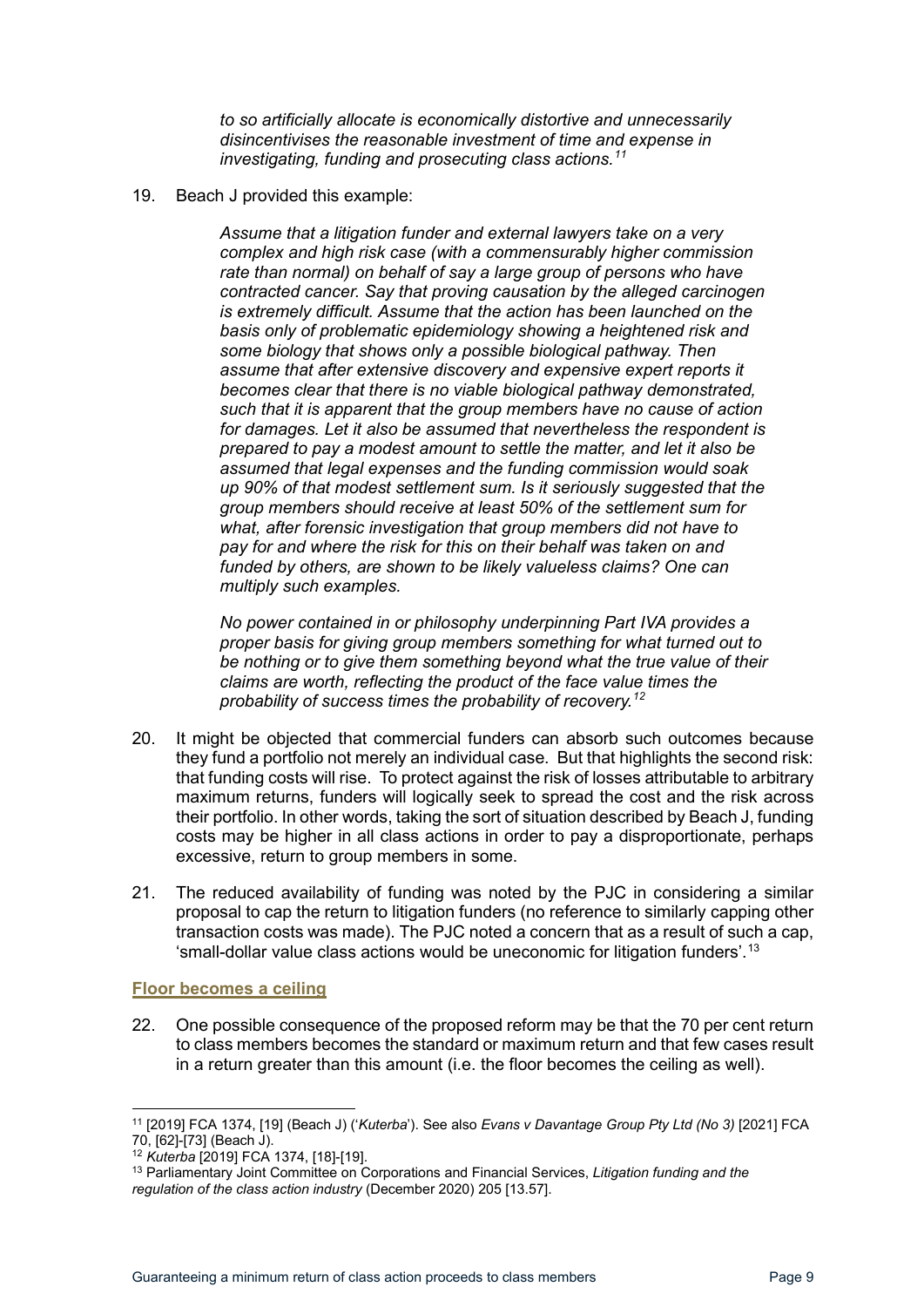- 23. The experience of members of the legal profession is that other attempts at price controls have created situations where returns to clients/class members have been inadvertently limited. For example, the 25 per cent uplift permitted under section 182(2)(b) of the *Uniform Legal Profession Law* (NSW) allowed for conditional fees is routinely charged by plaintiff law firms. Additionally, the Law Council understands that the introduction of section 347 of the *Legal Profession Act 2007* (Qld) which contains a guarantee of a 50 per cent return of the settlement sum/damages to claimants, led to a situation where professional fees would routinely approach the 50 per cent limit.
- 24. The Law Council notes that the PJC and the Consultation Paper refer to the possibility of a sliding scale being introduced to increase the returns above the 70 per cent floor in certain circumstances and thereby limit the potential for these circumstances arising. For the reasons discussed at paragraphs [58](#page-15-1) to [62](#page-16-1) below in relation to consultation questions 4 and 5, the Law Council does not consider the sliding scale to be a workable solution to this risk.

## <span id="page-9-0"></span>**Withdrawal of funding or legal support**

- 25. Of its nature, an arbitrary device such as the proposed reform is not flexible to the different and changing circumstances of individual cases. The proposed reform risks the creation of circumstances in which a funder or law firm would seek to withdraw from supporting an action during the conduct of the case when the transaction costs become substantial and potentially non-recoverable due to the guaranteed minimum return. For example, changes in the circumstances of a case such as new expert evidence or increased discovery may drive up the costs of providing legal services to a point where the funder and/or law firm decides that it is no longer viable to continue the case, despite it being in the interests of the clients for the case to continue. The example provided by Beach J in *Kuterba* set out at paragraph [19](#page-8-4) above is a graphic but entirely realistic example of the arbitrariness and injustice that can result from fixed limits on distribution to group members.<sup>14</sup>
- 26. The proposed reform also creates an incentive for respondents to attempt to 'game the system' by seeking to prolong the case or increase transaction costs to the point where it is no longer viable for the other side to continue.
- 27. These risks are of particular concern in relation to the stated objectives of protecting class members and maintaining access to justice.

## <span id="page-9-1"></span>**Creation of a conflict of interests**

28. Further to the risk of funding or legal support being withdrawn, the proposed reforms create the risk that a conflict of interest will arise between the funder, lawyers and class members. For example, as costs rise to a point where it is no longer viable for the funder or the lawyer to continue, an acute conflict will arise between the interests of funders and lawyers on the one hand and group members on the other, when it comes to settlement negotiations. Normally, their interests are broadly aligned. It may also mean that the respondent is able to negotiate a smaller settlement, knowing that the funder and/or law firm is not able or willing to continue.

<span id="page-9-2"></span><sup>14</sup> [2019] FCA 1374, [17]-[19]. See also *Evans v Davantage Group Pty Ltd (No 3)* [2021] FCA 70, [62]-[64].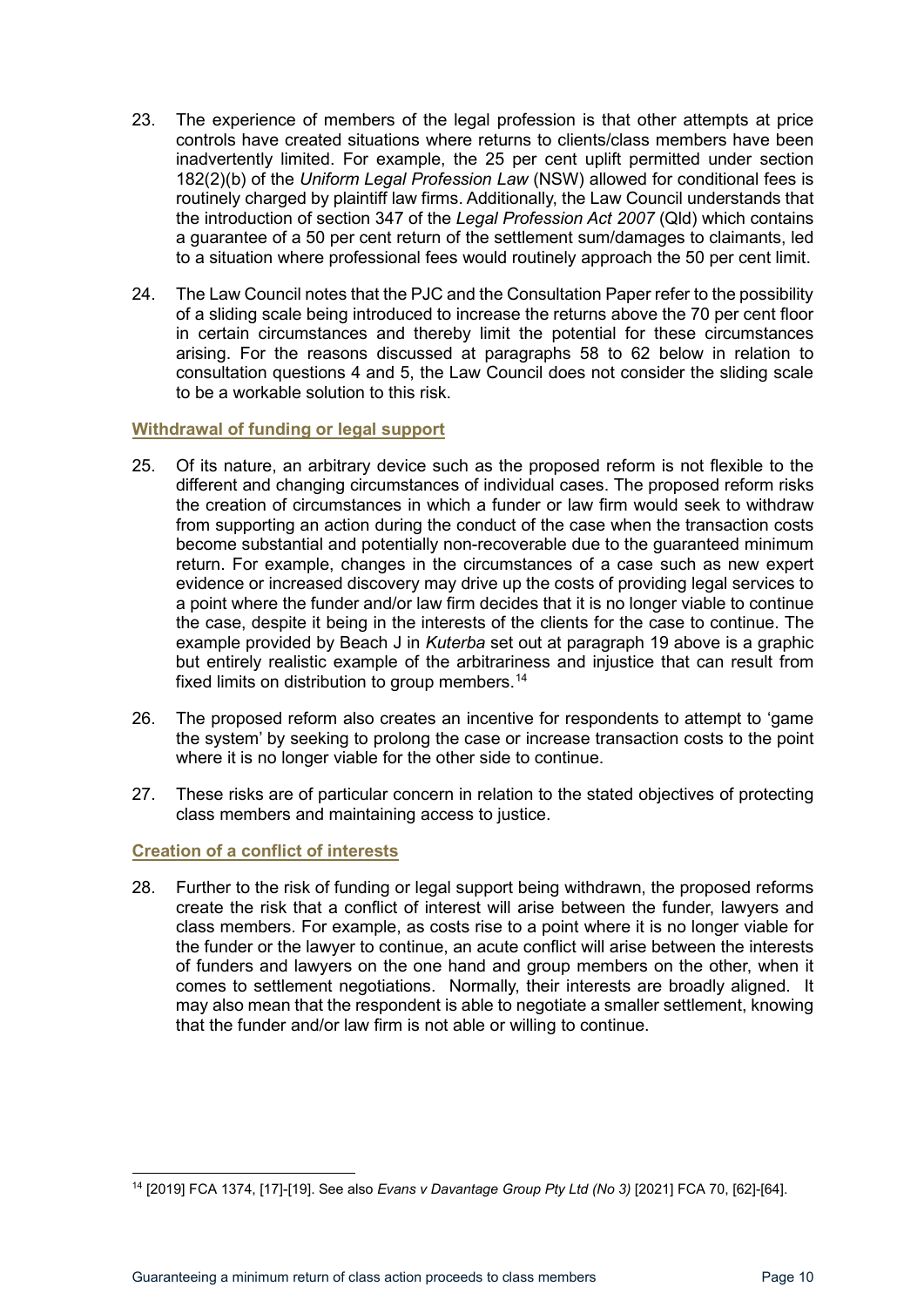## <span id="page-10-0"></span>**Practical concerns**

#### <span id="page-10-1"></span>**Inflexibility and arbitrariness**

- 29. An inflexible minimum statutory percentage return to class members does not take account of the complex and dynamic nature of class action litigation. As such, it is likely that one size would not fit all, with rates likely to vary, depending in large part on the size and complexity of the litigation and the risks being assumed by the funder and the competitive environment existing in relation to the matter. Some flexibility for discretion to be exercised by the court is therefore a necessary element of any implementation of the proposed reform (see paragraph [56](#page-15-2) below).
- 30. The proposal also fails to recognise that the structure of class action settlements is not uniform. The proposal appears to assume that once approved, a settlement sum will be held on trust by a court appointed administrator for distribution to class members, funders and the lawyers. The proposal also assumes that the settlement sum will be an amount that is a reasonable compromise of the collective claim value of all class members from which fees payable to funders and lawyers are deducted.
- 31. Class action settlements are not always so structured. Some settlements sums are agreed before it is known how many class members will participate. In these settlements, if there is less than expected participation by members of the class, those who do opt to receive compensation may receive close to or greater than 100 per cent of their recoverable losses even after funding and legal fees have been deducted.[15](#page-10-3) In other settlements, the amount payable to participating class members is separated from the sum paid for costs. In these circumstances, a requirement that 70 per cent of the gross settlement sum be paid to class members could scuttle a settlement that would otherwise be in the interests of class members.<sup>[16](#page-10-4)</sup>

## <span id="page-10-2"></span>**Forum shopping**

- <span id="page-10-6"></span>32. If the proposed reform is enacted by Federal Parliament and not in other jurisdictions, an obvious impact will be that firms, clients and funders will elect to commence class proceedings in the state courts to avoid the uncertainty created by the 70 per cent cap regime.
- <span id="page-10-7"></span>33. The Law Council has, for many years, advocated for the need for consistency between jurisdictions. The primary reason is that the resolution of civil disputes by all Australian courts in all Australian jurisdictions should be achieved consistently with the overarching purpose of civil practice and procedure – that is, for the just resolution of disputes according to law as quickly, inexpensively and as efficiently as possible.<sup>[17](#page-10-5)</sup> The purpose is best achieved if the courts in each jurisdiction have similar goals, apply similar laws and the outcomes for disputants are predictably similar in each jurisdiction. This promotes clarity of expectations and avoids forum shopping. The proposal will have a deleterious impact on certainty and it will drive class action litigants away from the Federal Court to the state courts.

<span id="page-10-3"></span><sup>15</sup> *Evans v Davantage Group Pty Ltd (No 3)* [2021] FCA 70, [65]; *Jarra Creek Central Packing Shed Pty Ltd v Amcor Ltd* [2011] FCA 671.

<span id="page-10-4"></span><sup>16</sup> See, e,g *Cantor v Audi Australia Pty Ltd (No 5)* [2020] FCA 637; *McAlister v New South Wales (No 2)* [2017] FCA 93 and *McAlister v New South* Wales (No 3) [2018] FCA 636.

<span id="page-10-5"></span><sup>17</sup> Noting that the overarching purpose provided in *Federal Court of Australia Act 1976* (Cth) s 37M is similar to those which are provided by Civil Procedure Acts in various state jurisdictions.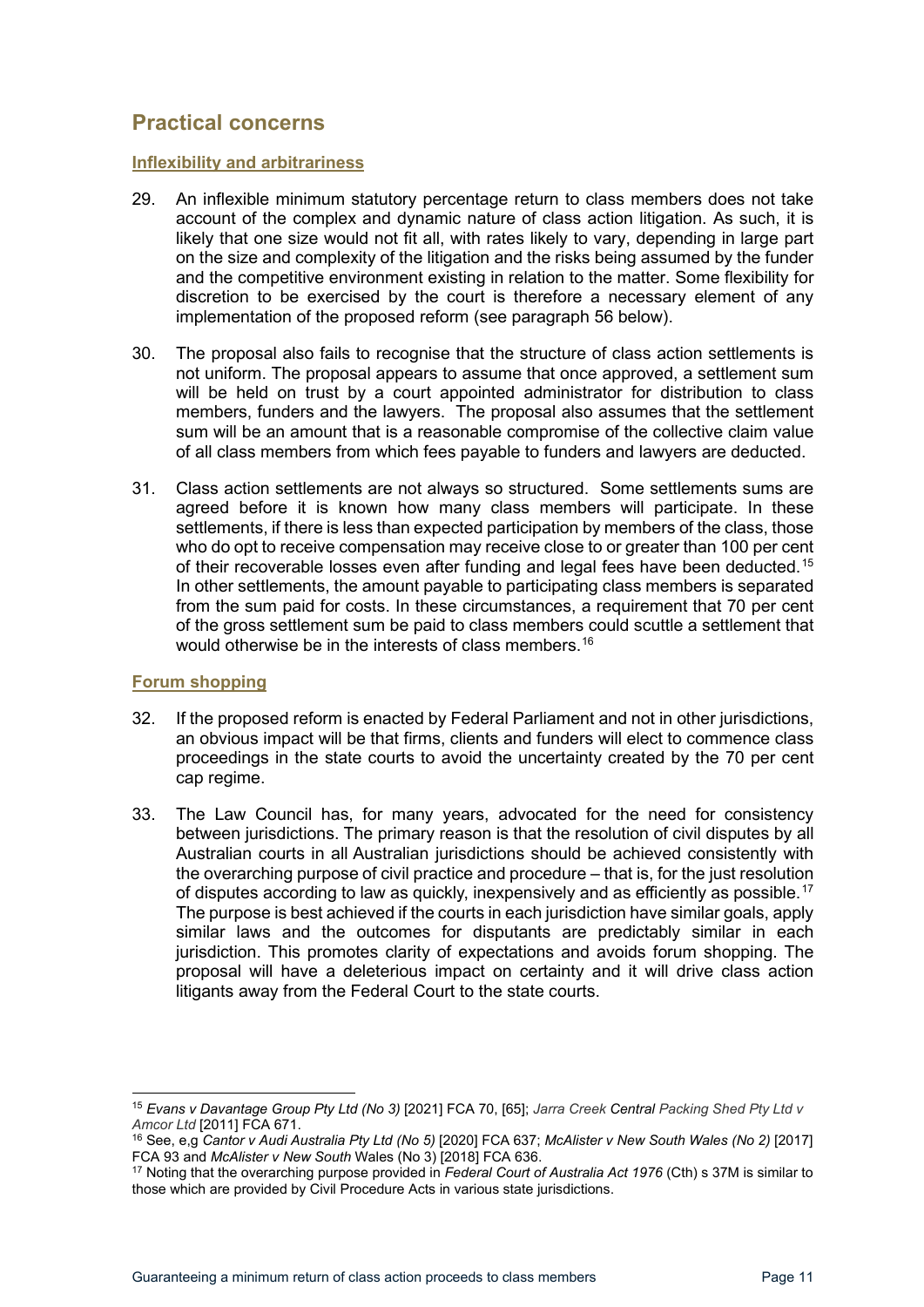## <span id="page-11-0"></span>**Alternative Options**

- 34. As noted above, the Law Council supports the objectives of protecting class action members and maintaining access to justice. However, there are several reforms which are more likely to achieve these objectives without the practical difficulties and risks identified above. In particular, as provided in its submission to the PJC, the Law Council is supportive of greater judicial oversight of funding agreements, fee arrangements and settlements as well as the introduction of a 'Justice Fund' (as discussed at paragraphs [45](#page-13-2) to [47](#page-13-1) below). [18](#page-11-2) In the Law Council's view, the implementation of these reforms should be a priority over and above any consideration of a guaranteed minimum statutory return to class members.
- 35. The benefits and risks of the proposed reform should be weighed against those of possible alternatives before a decision to proceed is made by the Australian Government.

## <span id="page-11-1"></span>**Oversight of the courts**

- 36. In its report *Integrity, Fairness and Efficiency – An Inquiry into Class Action Proceedings and Third-Party Litigation Funders*, the Australian Law Reform Commission recommended that 'a statutory power to vary the terms of a litigation funding agreement should be coupled with a requirement that funding agreements with respect to a class action require court approval to be enforceable'. [19](#page-11-3) The Law Council suggests that consideration might be given to whether the statutory power ought go even further: that the fee be set by the court, rather than agreed by the parties and approved by the court.
- 37. To set an appropriate fee, the court should be required to take into account, without limitation, a number of factors to ensure it is fair and reasonable in all the circumstances. $^{20}$  $^{20}$  $^{20}$  Some suggested factors are: $^{21}$  $^{21}$  $^{21}$ 
	- (a) the amount likely to be advanced (and then ultimately advanced) by the funder to cover the costs of the claim;
	- (b) the amount, if any, that the funder is required to provide as security for the defendant's costs;
	- (c) whether the funder obtained adverse costs insurance ('after the event' insurance) and whether or not it is intended to recover the premium from the compensation pool;
	- (d) the period of time until recovery;
	- (e) the level of risk that the claim may be unsuccessful;
	- (f) the likelihood of the case settling or going to trial;

<span id="page-11-2"></span><sup>&</sup>lt;sup>18</sup> Law Council of Australia, Submission No 67 to Parliamentary Joint Committee on Corporations and Financial Services, *Inquiry into litigation funding and the regulation of the class action industry* (16 June 2020). <sup>19</sup> Australian Law Reform Commission, *Integrity, Fairness and Efficiency – An Inquiry into Class Action* 

<span id="page-11-3"></span>*Proceedings and Third-Party Litigation Funders* (Report No 134, December 2018) [6.84].

<span id="page-11-4"></span><sup>20</sup> Part IIIA of the *Competition and Consumer Act 2010* (Cth) provides such guidelines for the Australian Competition Tribunal.

<span id="page-11-5"></span> $21$  See also Michael Legg, 'Ramifications of the Recognition of a Common Fund in Australian Class Actions: An Early Appraisal' (2017) *91 Australian Law Journal* 655, 666-669 which sets out the factors that have and could be used to assess the fee that a funder could be permitted to charge.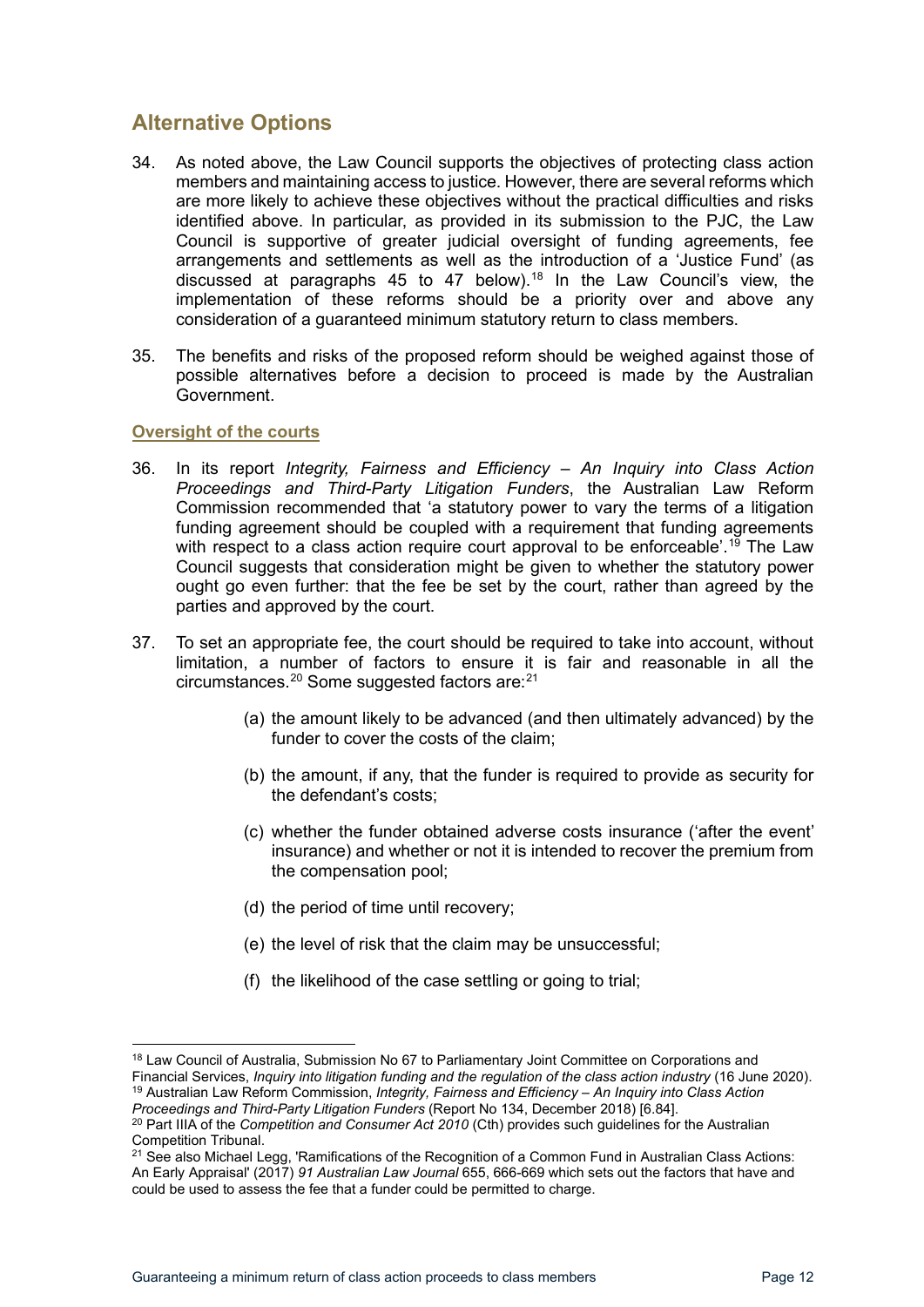- (g) whether the funding agreement is non-recourse;
- (h) whether the fee is over the common fund or only with respect to those who have committed to a funding agreement;
- (i) whether a funding equalisation formula is to be used;
- (j) whether the funding agreement allows the funder to discontinue funding at any point;
- (k) the state of competition in the litigation funding market; and
- (I) the proportion of the claim recovered by each claimant. $^{22}$  $^{22}$  $^{22}$
- 38. These factors suggest that the fee should be set when the litigation is completed. That, however, is undesirable from the perspective of the litigation funder which would need some certainty regarding its fees before it embarks upon expensive litigation. As such, early interlocutory orders should be made soon after pleadings are closed. The nature of such orders, not being final orders, is that they can be revisited at any time before the conclusion of a proceeding. When the litigation is concluded the court can then adjust the fee upwards or downwards, if necessary to produce a fair result.
- 39. The power granted to the court to set the funder's fee should be accompanied by a power to make a common fund order soon after the close of pleadings for the reasons explained above. The Law Council's views in relation to common fund orders are elaborated in its submission to the PJC.<sup>23</sup>
- 40. It is considered that to give the courts such a power, appropriately framed, will not offend Constitutional constraints on acquisition of property. With appropriately framed legislation the court would be granting a right, not taking away from a previously formed contractual right, since any litigation funding agreement would necessarily be subject to the power of the court to approve the amount sought by the litigation funder.<sup>[24](#page-12-2)</sup> However, it will need to be appreciated that in the case of a publicly listed litigation funder, providing profit guidance to the market will involve additional complexity for its directors when such an additional variable on profitability can be triggered well after shareholders have invested.
- 41. As is recognised in the Consultation Paper, the PJC recommended that the oversight powers of the Federal Court be increased. Recommendation 11 of the PJC states:

*The committee recommends Part IVA of the Federal Court of Australia Act 1976 be amended to introduce:*

- *a requirement for a litigation funding agreement to obtain approval of the Federal Court of Australia to be enforceable; and*
- *a power for the Federal Court of Australia to reject, vary or amend the terms of any litigation funding agreement when the interests of justice require.*[25](#page-12-3)

<span id="page-12-0"></span> $22$  This factor can only be considered once the result of the litigation is known. Hence, it would only be a factor to be assessed when the terms of litigation funding are reconsidered later in proceedings.

<span id="page-12-1"></span><sup>&</sup>lt;sup>23</sup> Law Council of Australia, Submission No 67 to Parliamentary Joint Committee on Corporations and

Financial Services, *Inquiry into litigation funding and the regulation of the class action industry* (16 June 2020). <sup>24</sup> This is to avoid the risk that the grant is in breach of s 51(xxxi) of the *Australian Constitution*.

<span id="page-12-3"></span><span id="page-12-2"></span><sup>25</sup> Parliamentary Joint Committee on Corporations and Financial Services, *Litigation funding and the regulation of the class action industry* (December 2020) xxv, 158 (recommendation 11).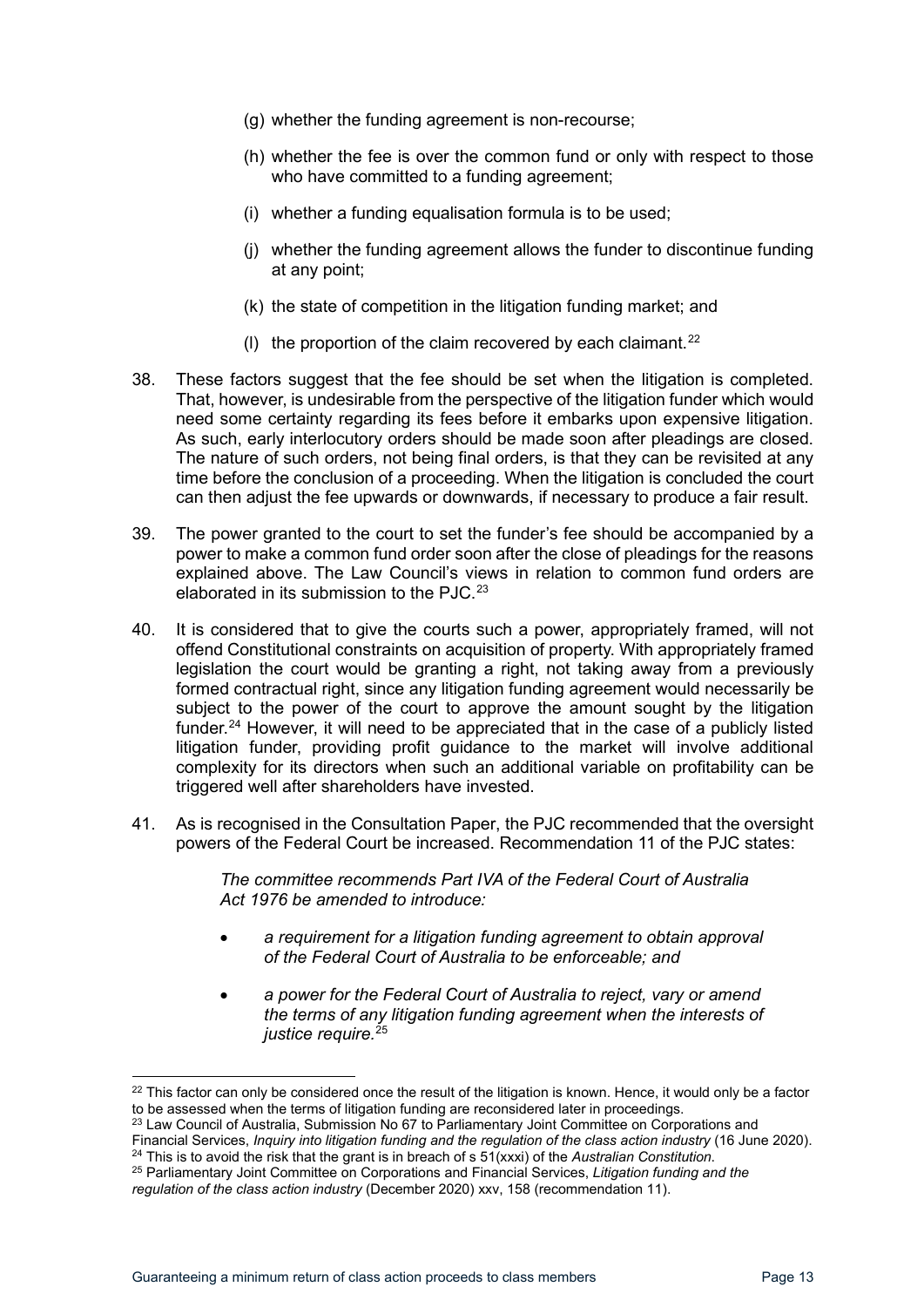- 42. This recommendation accords with the Law Council's submissions above and is supported. In the Law Council's view, providing the Federal Court with greater oversight power, rather than implementing a minimum guaranteed return to class members, is more likely to achieve the objectives of protecting class members and maintaining access to justice.
- <span id="page-13-8"></span>43. It is noted that in the United States, in shareholder litigation, § 21D(a)(6) of the *Securities Exchange Act of 1934* (15 USC 78u-4(a)(6)) provides that attorney's fees and expenses in private securities class actions 'shall not exceed a reasonable percentage of the amount of any damages and prejudgment interest actually paid to the class'. The assessment of what is a 'reasonable percentage' is left to the court to determine on the facts of the case. In the American system, legal fees are charged on a contingency basis and so encompass what are effectively funder's commissions in Australia.
- 44. The Law Council remains of the view that the approval of all aspects of class action settlements and the distribution of settlement funds under section 33V of the *Federal Court of Australia Act 1976* (Cth) should be for the Court to determine in the best interests of all group members. The Court's discretion should not be limited by a statutory cap.

## **Recommendation:**

• **The Australian Government should implement, as a matter of priority, recommendation 11 of the Parliamentary Joint Committee on Corporations and Financial Services in its report 'Litigation funding and the regulation of the class action industry'.**

## <span id="page-13-0"></span>**A 'Justice Fund'**

- <span id="page-13-2"></span>45. In its submission to the PJC, the Law Council suggested that consideration be given to the establishment of a special public fund, which the VLRC's 2008 *Civil Justice Review* called the 'Justice Fund'.[26](#page-13-3) Such a fund was first proposed by the ALRC in its 1988 Report, *Group Proceedings in the Federal Court* which preceded the introduction of class action regimes in Australia.<sup>[27](#page-13-4)</sup> The ALRC recommended that a 'special fund should be established to provide for the costs of parties involved in grouped proceedings'.[28](#page-13-5) It should be noted that unlike the initial proposal by the ALRC in 1988, the Justice Fund proposed by the VLRC is intended to be self-funded, from recoveries in successful cases, after an initial seeding grant is provided.<sup>[29](#page-13-6)</sup>
- 46. A fund of this type has been established in Ontario, Canada, under the name of the 'Class Proceedings Fund'.[30](#page-13-7) It is understood that the Class Proceedings Fund has introduced a layer of competition into the litigation funding market in that jurisdiction putting downward pressure on commissions charged by private litigation funders.
- <span id="page-13-1"></span>47. In the event that a similar scheme was to be considered in Australia, the Law Council would participate in any further review or inquiry.

<span id="page-13-3"></span><sup>26</sup> Victorian Law Reform Commission, *Civil Justice Review* (Report 14, 28 May 2008) ch 10.

<span id="page-13-4"></span><sup>27</sup> Australian Law Reform Commission, *Group Proceedings in the Federal Court* (Report 46, 1988).

<span id="page-13-5"></span><sup>28</sup> Ibid 309.

<span id="page-13-6"></span><sup>29</sup> Victorian Law Reform Commission, *Civil Justice Review* (Report 14, 28 May 2008) ch 10.

<span id="page-13-7"></span><sup>30</sup> The Class Proceeding Fund was established in 1992 following amendment to the *Law Society Act*, RSO 1990.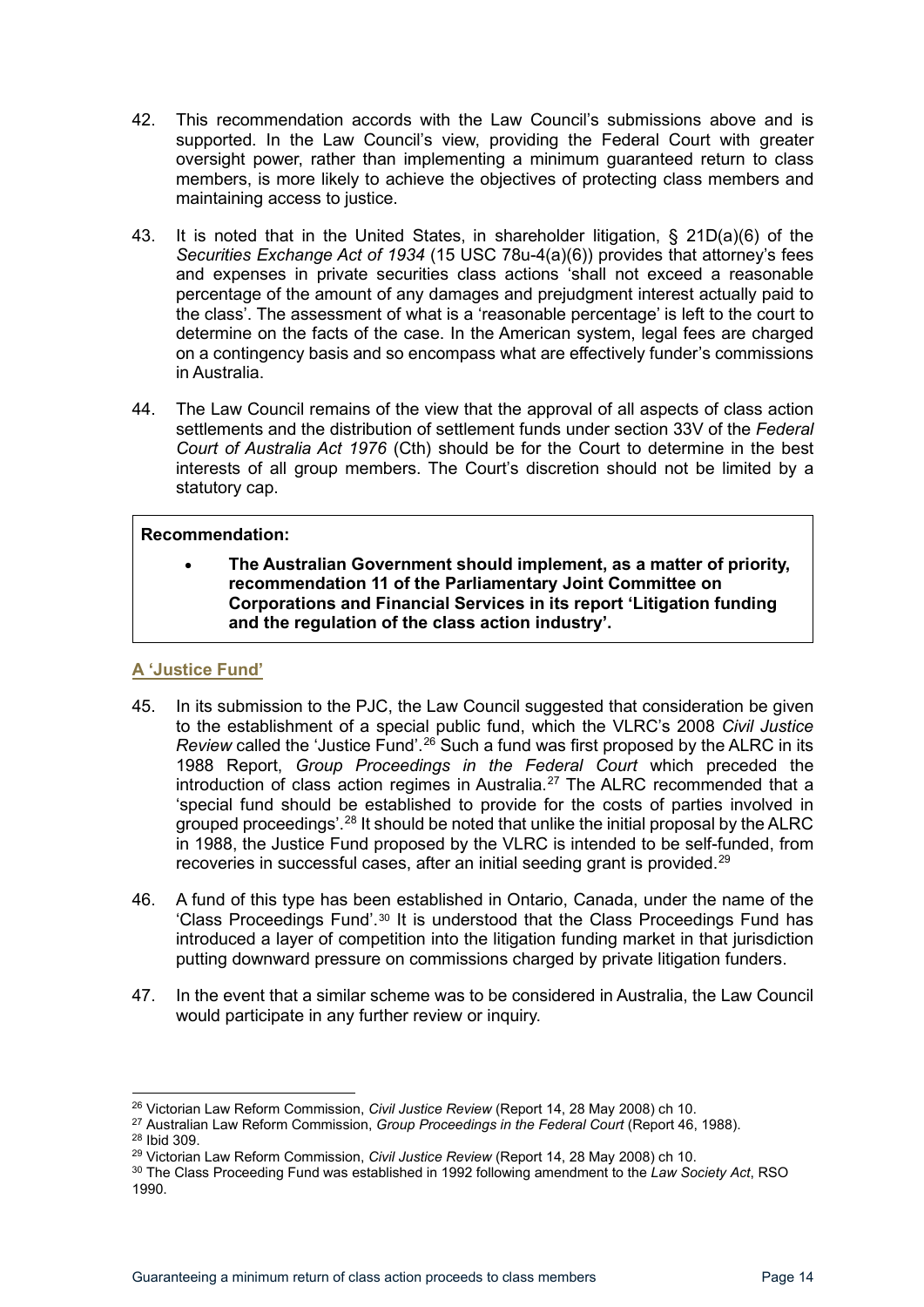# <span id="page-14-0"></span>Design of a guaranteed floor for returns

### **Consultation Question 1.**

**What is the best way to guarantee a statutory minimum return of the gross proceeds of a class action (including settlements)?**

- 48. The Law Council notes that the primary impediment to many options for implementing the proposed reform is that class actions can be commenced in both the Federal Court, which was the focus of the Report, and the state courts – see the discussion of the 'forum shopping' issue at paragraphs [32](#page-10-6) and [33](#page-10-7) above.
- 49. Accordingly, any statutory minimum return for all class actions would either require:
	- (a) uniform take-up from all states and the Commonwealth if implemented via the respective class action laws in each jurisdiction; or
	- (b) the Commonwealth to impose the minimum return via its overarching regulation of Litigation Funders (for example, a condition of its Australian Financial Services Licence (**AFSL**)), or alternatively, using its corporations' powers to create a separate regime for the regulation of litigation funders.
- 50. Unless there is a political willingness to implement such a uniform law, the clearest way to guarantee a statutory minimum return is via the Commonwealth's regulation of litigation funders.

### **Consultation Question 2.**

**How would the suggested mechanism interact with the class action system (including court processes) and the litigation funding regime?**

- 51. The Law Council notes that if the mechanism were implemented through the Commonwealth's regulation, a range of questions as to how it is enforced arise. Such questions include:
	- (a) Would the regulator enforce the minimum return or would it be left to courts to oversee compliance?
	- (b) How would the regulator become involved in, say, a settlement?
	- (c) If the minimum return was simply a condition of an AFSL, what remedies would exist if the funder failed to comply with the minimum return on an individual class action?
	- (d) Would the regulator recover funds and distribute to the class members, or would class members need to bring their own claims against the funder?
- 52. Given the proximity of the court to each action, the Committee suggested the condition should be enforced (or compliance verified) by the courts. For example, it could be a requirement that a funder obtain approval from the relevant court at the commencement of the action. At the end of the action, it could be a requirement that the funder lodge compliance/verification documents with the court which evidence compliance.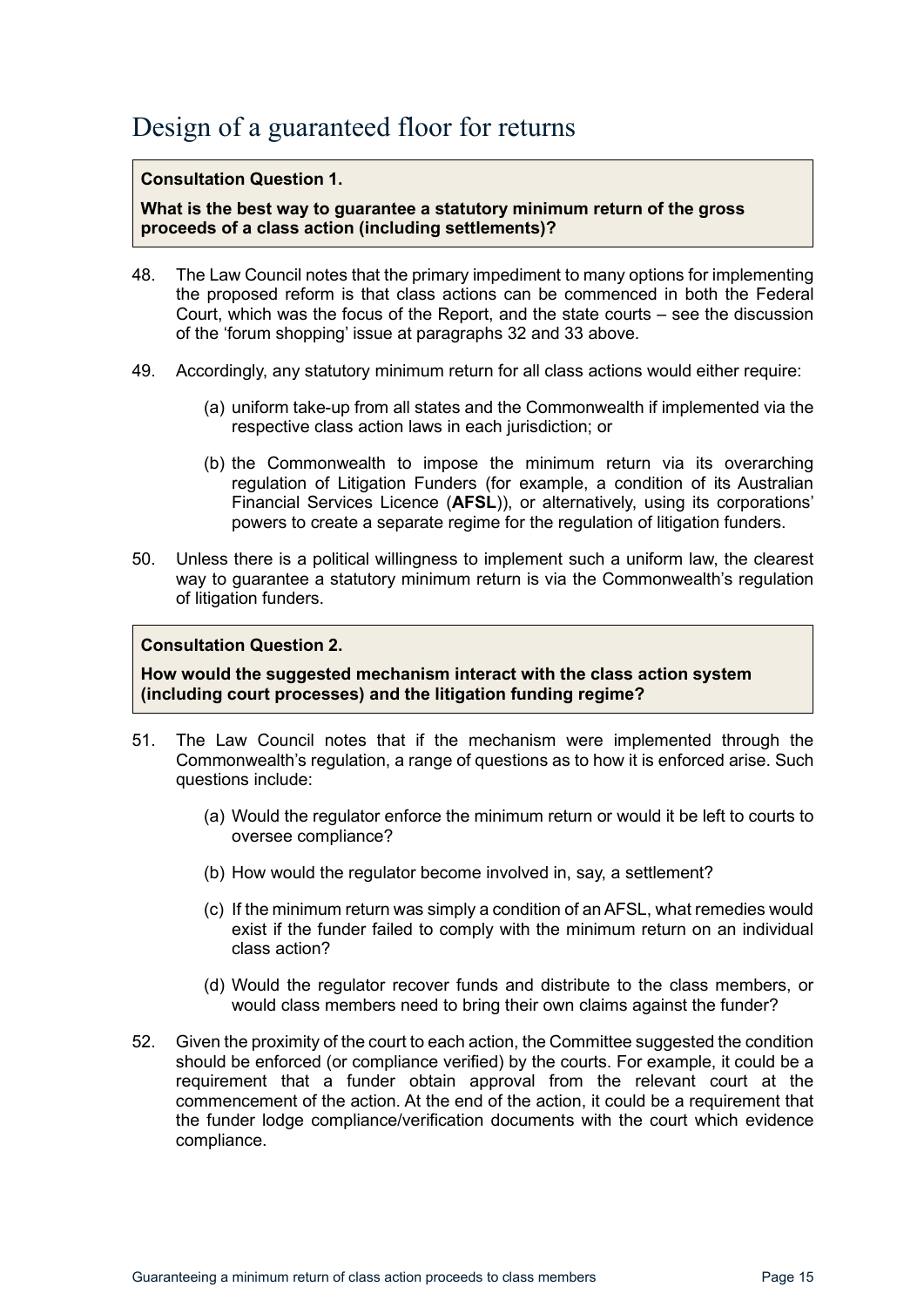### **Consultation Question 3.**

**Is a minimum gross return of 70 per cent to class members the most appropriate floor for any statutory minimum return? If not, what would be the appropriate minimum and its impact on stakeholders, the class action system and the litigation funding industry?**

- 53. Should the Australian Government proceed with the current reform, the Law Council suggests that a guaranteed return to class members of 70 per cent is too high. This would require the aggregate of legal fees (and expenses) and a litigation funder's fee be less than 30 per cent of the gross proceeds. Given the complexity and risk involved in some class actions, it seems unlikely that many lawyers/funders would bear such a risk when approached to take on certain claims. A floor of 70 per cent would risk depriving potentially viable claims of funding.
- 54. As noted at paragraphs [6](#page-5-5) to [13](#page-6-4) above, the proposed reform is yet to receive detailed consideration. As such the 70 per cent requirement is not supported by empirical evidence which should underpin such a reform given the risks and practical difficulties identified earlier in this submission.
- 55. The Law Council considers that any minimum gross return percentage is flawed for the reasons stated. There is no percentage that would provide the necessary flexibility to adapt to the particular circumstances of each case while preventing cases where class members receive a clearly insufficient return.
- <span id="page-15-2"></span>56. Notwithstanding the above, in the event that this proposal is to be adopted and codified, it is essential that the courts retain the control and flexibility to manage the application of any such statutory limitation in order for justice to be done in the specific circumstances of each case (including the possibility for the court to approve returns below the minimum threshold where it is justified in the specific circumstances of the case). In order for the proposal not to result in the stifling of meritorious claims, the courts must be provided with the ability to apply reasonable and appropriate exemptions where necessary.<sup>[31](#page-15-3)</sup>
- 57. The Law Council recognises that a guarantee set at 50 per cent has the support of at least one major funder (Omni Bridgeway). The Law Council does not agree that any minimum should apply, but rather, the court should be explicitly empowered to ensure fair outcomes.

# <span id="page-15-0"></span>A graduated approach

## **Consultation Question 4.**

**Is a graduated approach taking into consideration the risk, complexity, length and likely proceeds of the case appropriate to ensure even higher returns are guaranteed for class members in more straightforward cases?**

<span id="page-15-1"></span>58. The Law Council submits that the practical difficulty of implementing such a graduated approach means that it is not appropriate. In fact, the Law Council considers that the

<span id="page-15-3"></span><sup>31</sup> See discussion of § 21D(a)(6) of the *Securities Exchange Act of 1934* (15 USC 78u-4(a)(6)) at paragraph [43](#page-13-8) above. This provision provides that legal fees and expenses 'shall not exceed a reasonable percentage of the amount of any damages and prejudgment interest actually paid to the class' but the assessment of what is a 'reasonable percentage' is left to the court to determine on the facts of the case.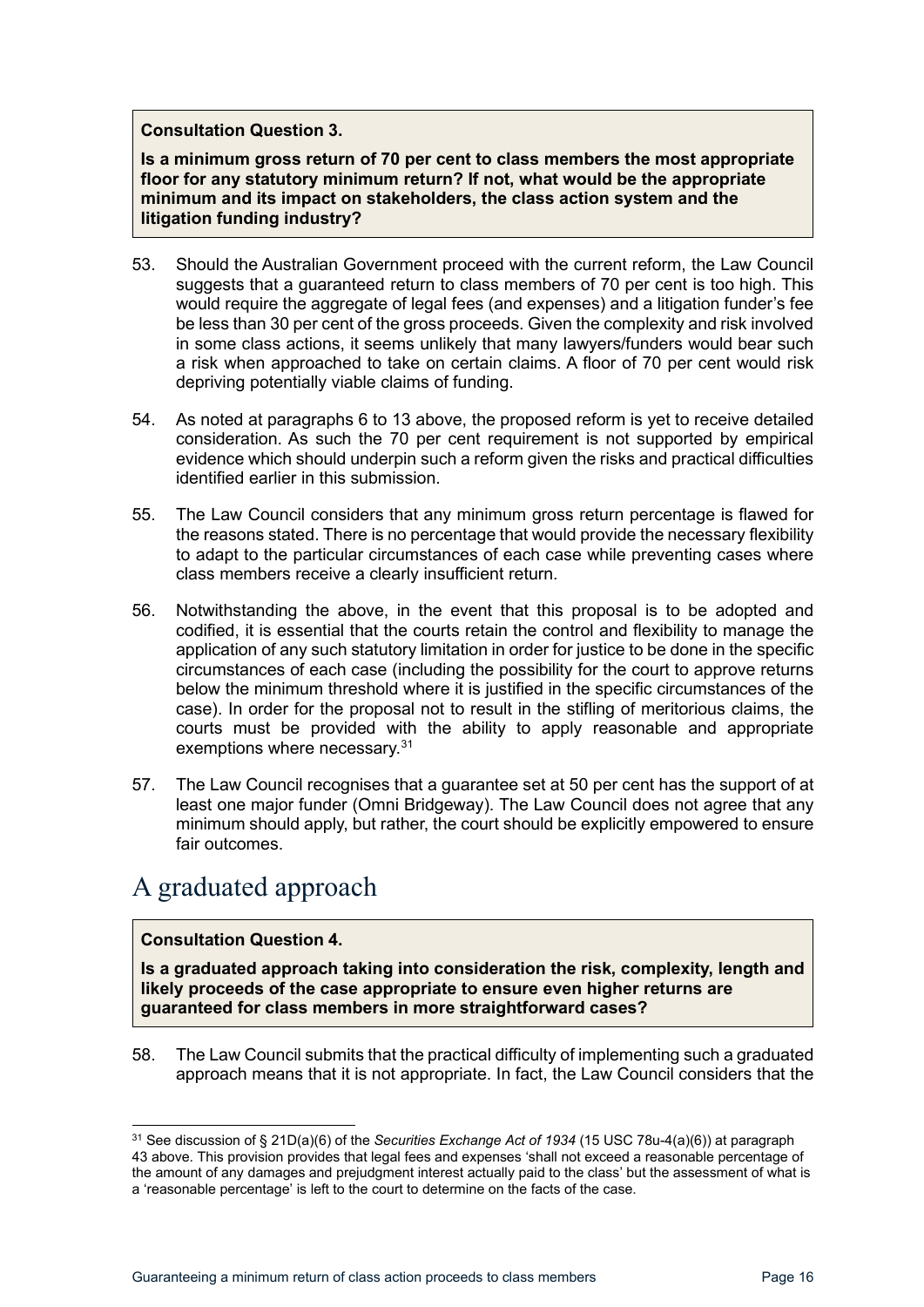introduction of a graduated approach is only likely to multiple the risks of the proposed reform.

- 59. The innumerable, unique and consistently changing details of each class action makes the determination of 'straightforwardness' highly difficult and risks inconsistent and arbitrary classification of certain cases to the detriment of members of classes determined not to be suitable for a higher guaranteed return.
- 60. An action may appear straightforward at commencement, however issues may arise that increase the risk or make the action more difficult. While that could be ameliorated by allowing a re-classification of the action once those issues arise, there are various reasons why that might not be sufficient for a funder. [32](#page-16-2) Therefore this proposal further increases the possibility that the supply of litigation funding and legal services falls and legitimate claims go unfunded.
- 61. If a statutory minimum return is implemented, the proposal for a graduated approach should be revisited after 3 to 5 years' experience under the statutory minimum return model.

### **Consultation Question 5.**

**How would a graduated approach to guaranteed returns for class members be implemented? This can include how a decision is made that a particular case is straightforward, how cases could best be classified to determine the minimum return applicable to a particular case and at what stage of an action such a determination should be made.**

<span id="page-16-1"></span>62. As noted in response to Consultation Question 4, the Law Council considers the practical difficulty of implementing a graduated approach to mean that such an option is unworkable.

## <span id="page-16-0"></span>Additional issues

## **Consultation Question 6.**

**What other implementation considerations would be relevant to the issues raised in this consultation paper? Please provide examples**

63. The Law Council does not wish to raise further issues for consideration beyond those already set out at paragraphs [6](#page-5-5) to [47](#page-13-1) of this submission.

<span id="page-16-2"></span><sup>&</sup>lt;sup>32</sup> For example, concern that the arbiter of whether a case is straightforward refuses to re-classify despite the change in circumstances; concern that having to seek a re-classification could expose the settlement position of the class; additional costs of having to apply for a re-classification; and additional conflicts of interest between class and funder.